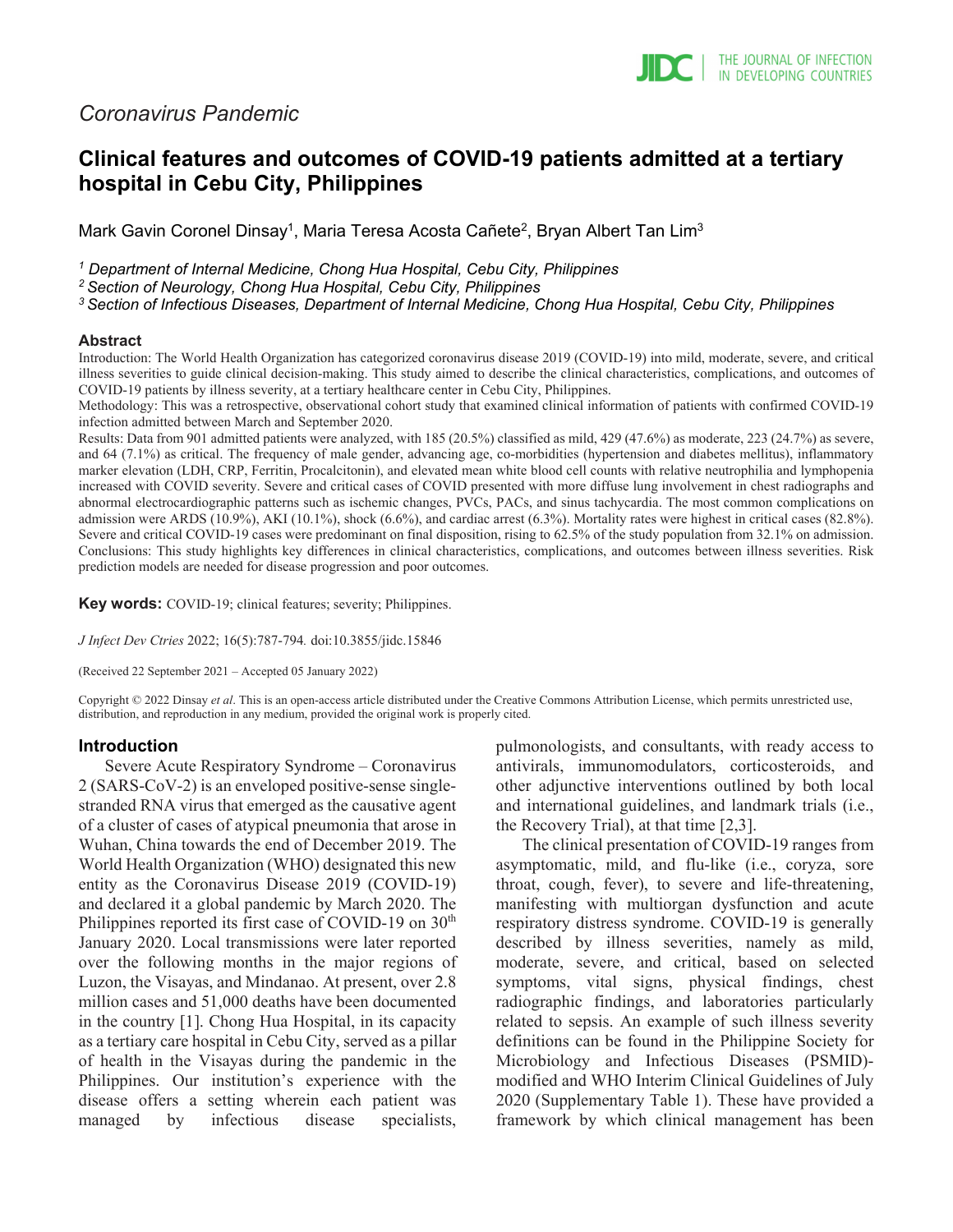guided. Tocilizumab and Dexamethasone, for example, have been used in severe COVID-19 requiring oxygenation while antivirals like Molnupiravir have been investigated in the prevention of disease progression in mild cases [3–5]. COVID-19 is a dynamic disease, with progression to more severe illness found to be associated with higher mortality rates and certain patient characteristics (e.g., old age, male gender, co-morbidities) and laboratory parameters (e.g., lymphopenia, inflammatory marker elevation) [6– 9]. Therefore, further description of the clinical features of COVID-19 by illness severities can aid in selecting the best treatment strategies and anticipating patient course and outcomes.

This study provides a clinical picture of COVID-19 patients admitted for care, focusing on the clinical parameters observed during admission and the complications and outcomes (in-hospital mortality, duration of admission, and illness severity) that developed during the hospital stay and upon final disposition, namely, discharge or death. In addition, this study presents its findings as a comparison between patients who presented with varying illness severities: mild, moderate, severe, and critical. It provides additional clinical findings commonly observed in each classification, particularly in more severe diseases, on top of current definitions provided by guidelines for stratifying illness severity.

## **Methodology**

#### *Study Design*

This was a retrospective, double-center, observational cohort study that utilized existing clinical information as gleaned from the charts and hospital records of admitted patients from March to September 2020. It was conducted in two separate hospitals under

**Figure 1.** Study population flow chart. The selection of the study sample was based on the inclusion and exclusion criteria outlined above. DAMA – discharged against medical advice.



Study sample for analysis  $n = 901$ 

the same institution, with a combined bed capacity of 998 patients. All admitted patients confirmed to have COVID-19 by Reverse Transcription-Polymerase Chain Reaction (RT-PCR) of a nasopharyngeal or oropharyngeal swab, sputum, or bronchoalveolar lavage samples and at least 18 years of age and above, were included. The study excluded the following COVID-19 patients: 1. Discharged against medical advice (DAMA); 2. Transferred to other facilities; or 3. Had undocumented illness severity on admission, as seen in Figure 1.

## *Ethical approval*

The study was conducted in compliance with the ethical principles outlined in the Declaration of Helsinki and was approved by the Chong Hua Hospital (CHH) Institutional Review Board (IRB), with reference code no. 3320-07, before data collection. Patient data were de-identified with computergenerated participant identification codes for the electronic research database. Case record forms (CRFs) were securely stored without visible patient identifiers.

## *Data Collection Tool and Process*

The CRF used in this study was mainly derived, with permission, from the World Health Organization. It also incorporated elements, particularly exposure history and questionnaire formatting, from the Data Collection Form (DCF) of the Philippine COVID-19 Profile study conducted by the Philippine College of Physicians (PCP) [10].

A master list of all COVID-19 patients admitted between March and September 2020 was obtained from the medical records section. Data on patient demographics, illness history and clinical presentation, past medical history, physical examination findings, laboratories, treatment maneuvers, complications, and outcomes were recorded by medical residents on the CRF. Licensed nurses also acted as research assistants to record laboratory findings and encode written data unto the electronic database.

Official chest radiograph readings by institutional licensed radiologists were semi-quantified using the scoring system for patients with severe acute respiratory syndrome, developed by the Southern Hemisphere Influenza Vaccine Effectiveness Research and Surveillance (SHIVERS) investigation team in New Zealand. Encoded chest radiograph readings were categorized as 1 - normal; 2 - patchy atelectasis and/or hyperinflation and/or bronchial wall thickening; 3 focal consolidation; 4 - multifocal consolidation; and 5 - diffuse alveolar changes [11].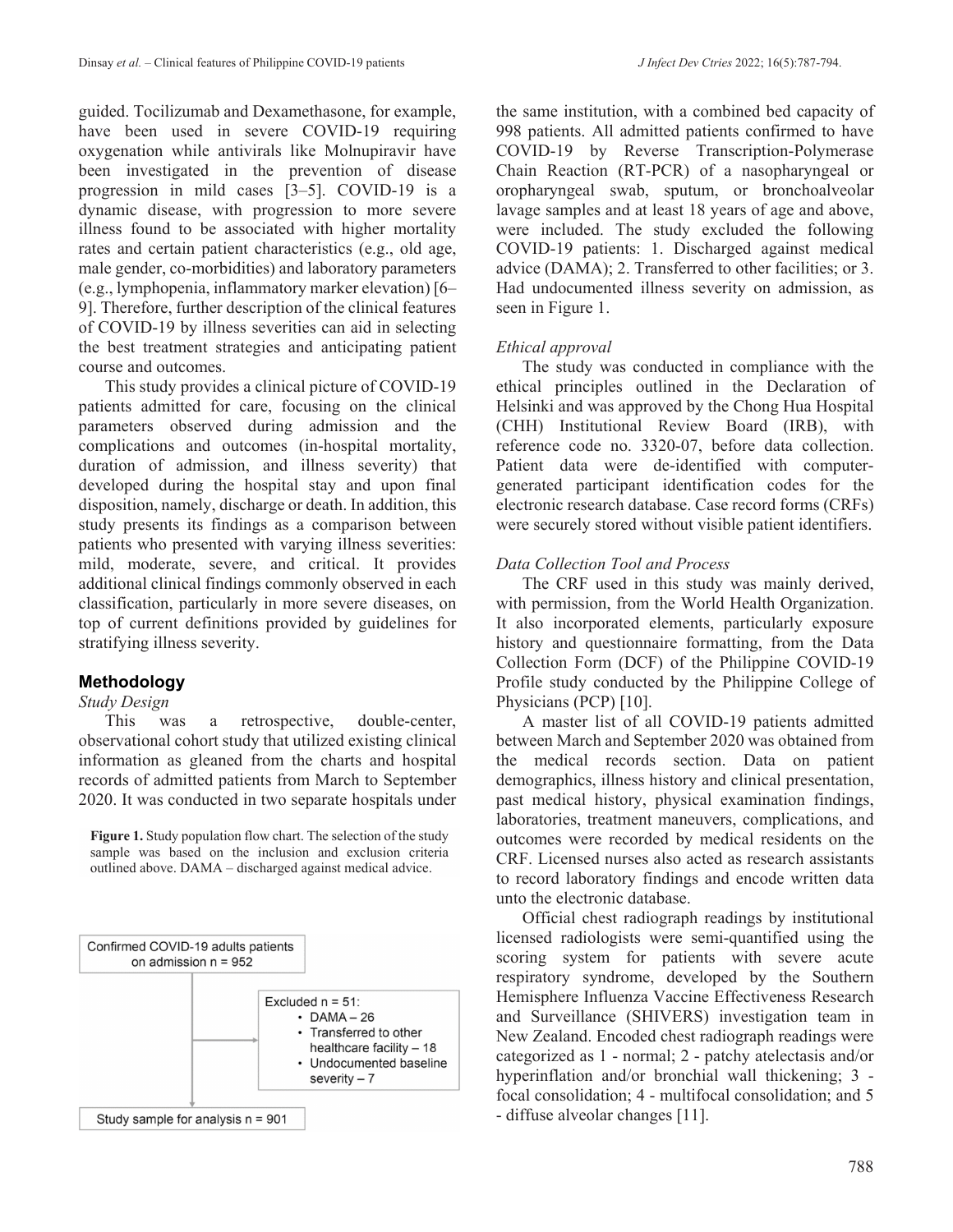| <b>Table 1:</b> Define applies and emiliear profile. |                  |                        |                    |                       |                   |                   |
|------------------------------------------------------|------------------|------------------------|--------------------|-----------------------|-------------------|-------------------|
| Variable                                             | Mild $(n = 185)$ | Moderate ( $n = 429$ ) | Severe $(n = 223)$ | Critical ( $n = 64$ ) | Total $(n = 901)$ | <i>p</i> -value   |
| Demographics                                         |                  |                        |                    |                       |                   |                   |
| Male $(n, %)$                                        | 82 (44.3)        | 242 (56.2)             | 144 (64.2)         | 33(51.5)              | 506(55.4)         | ${}_{\leq 0.001}$ |
| Age (mean)                                           | 45.3             | 56.2                   | 61.3               | 64.5                  | 56                | ${}_{0.001}$      |
| Co-morbidities $(n, %)$                              |                  |                        |                    |                       |                   |                   |
| Hypertension                                         | 114(61.6)        | 314 (72.8)             | 180(80.3)          | 55 (83.3)             | 668(72.9)         | ${}_{0.001}$      |
| Diabetes                                             | 16(8.6)          | 141 (32.8)             | 83 (37.2)          | 31(48.4)              | 271(30.0)         | ${}_{\leq 0.001}$ |
| Asthma                                               | 12 (16.4)        | 29(6.7)                | 10(4.4)            | 5(7.5)                | 56(6.1)           | 0.596             |
| Chronic Kidney Disease                               | 4(2.1)           | 35(8.1)                | 27(12.0)           | 8(12.1)               | 74 (8.0)          | ${}_{\leq 0.001}$ |
| Coronary Artery Disease                              | 6(3.2)           | 23(5.3)                | 17(7.6)            | 7(10.9)               | 53 (5.8)          | 0.117             |
|                                                      |                  |                        |                    |                       |                   |                   |

**Table 1.** Demographics and clinical profile.

#### *Statistical Analysis*

Categorical variables were presented as counts and percentages. Continuous variables were expressed as mean  $\pm$  SD, if the data were normally distributed, or expressed as median with interquartile range (IQR) values. Proportions for categorical variables were compared using the  $\chi^2$  test, and Fisher exact test if the data were limited. Comparisons for medians of nonnormal distribution data were performed using Mann– Whitney test. Comparisons between means were tested using Student's t-test and one-way ANOVA. A *p*-value < 0.05 (two-tailed) was considered statistically significant. All statistical analyses will be performed using Epi Info and STATA Intercooled version 16 software.

#### **Results**

*Demographics and Clinical Profile*

|  | Table 2. Symptoms and vital signs. |  |  |
|--|------------------------------------|--|--|
|--|------------------------------------|--|--|

Table 1 shows the demographic and clinical profile of admitted patients stratified by illness severity on admission. Among the 901 patients analyzed for illness severity on admission, 185 (20.5%) were mild, 429 (47.6%) were moderate, 223 (24.7%) were severe, and 64 (7.1%) were critical. More males than females were admitted overall 506 (55.4%). Males also shared a greater percentage of moderate 242 (56.2%), severe 144 (64.2%), and critical 33 (51.5%) cases. Hypertension, diabetes mellitus, and chronic kidney disease were the most common co-morbid conditions. These were more common in moderate, severe, and critical cases when compared to mild cases.

#### *Clinical Parameters*

The mean duration from symptom onset to hospital admission was 8 days and did not vary markedly among illness severities (Table 2).

| <b>rapic 2.</b> by inproms and vital signs.     |             |             |               |                 |                 |
|-------------------------------------------------|-------------|-------------|---------------|-----------------|-----------------|
| Variable                                        | Mild        | Moderate    | <b>Severe</b> | <b>Critical</b> | <i>p</i> -value |
|                                                 | $(n = 185)$ | $(n = 429)$ | $(n = 223)$   | $(n = 64)$      |                 |
| Presenting Symptoms (n, %)                      |             |             |               |                 |                 |
| Cough                                           | 135(21.6)   | 277 (64.56) | 159(71.3)     | 45(70.31)       | 0.001           |
| Fever                                           | 116(73.0)   | 251 (58.5)  | 131(58.7)     | 37(57.8)        | 0.01            |
| Dyspnea                                         | 78 (42.1)   | 208 (48.5)  | 105(47.1)     | 29(45.3)        | 0.001           |
| Body malaise                                    | 31 (16.7)   | 93 (21.7)   | 39 (17.4)     | 5(7.8)          | 0.052           |
| Anosmia                                         | 15(8.1)     | 8(1.9)      | 1(0.4)        | 0(0.0)          | 0.001           |
| Symptoms onset to admission, in days (Mean, SD) | 7.4(8.2)    | 8.6(8.2)    | 8.3(8.2)      | 8.2(9.9)        | 0.053           |
| Vital signs on admission                        |             |             |               |                 |                 |
| Systolic blood pressure (mmHg)                  |             |             |               |                 |                 |
| Mean, SD                                        | 122.4(1.5)  | 120.7(0.9)  | 124.7(1.2)    | 121.6(2.9)      | 0.104           |
| Less than 90 mmHg $(n, %)$                      | 1(0.5)      | 4(0.9)      | 3(1.3)        | 3(4.6)          | 0.524           |
| <b>Heart Rate (beats per minute)</b>            |             |             |               |                 |                 |
| Mean, SD                                        | 94.0(1.4)   | 96.5(0.8)   | 96.1(1.3)     | 96.1(2.1)       | 0.464           |
| Greater than 90 bpm $(n, %)$                    | 91(50.0)    | 230(53.6)   | 124(55.6)     | 41 $(61.2)$     | 0.536           |
| <b>Respiratory Rate (cycles per minute)</b>     |             |             |               |                 |                 |
| Mean, SD                                        | 23.9(0.7)   | 22.7(0.27)  | 24.7(0.6)     | 22.6(0.6)       | 0.0424          |
| Greater than 22 cpm $(n, %)$                    | 31 (16.7)   | 105(24.5)   | 117(52.5)     | 41 $(61.2)$     | 0.001           |
| <b>Oxygen saturation</b>                        |             |             |               |                 |                 |
| Mean, SD                                        | 95.3(7.8)   | 94.6(5.9)   | 87.9(9.6)     | 77.7(18.1)      | 0.0490          |
| Greater than $94\%$ (n, %)                      | 20(10.8)    | 85 (19.8)   | 131 (58.7)    | 48 (71.6)       | 0.001           |
| Temperature $(^{\circ}C)$                       |             |             |               |                 |                 |
| Mean, SD                                        | 36.8(0.1)   | 36.8(0.1)   | 37.0(0.1)     | 37.0(0.1)       | 0.0406          |
| Greater than $37.8 \text{ °C}$ (n, %)           | 24(12.1)    | 61 (14.2)   | 43(19.3)      | 12.0(18.7)      | 0.392           |
| Body Mass Index (BMI) (Mean, SD)                | 25.9 (6.1)  | 26.8(5.6)   | 26.8(4.5)     | 26.4(5.5)       | 0.479           |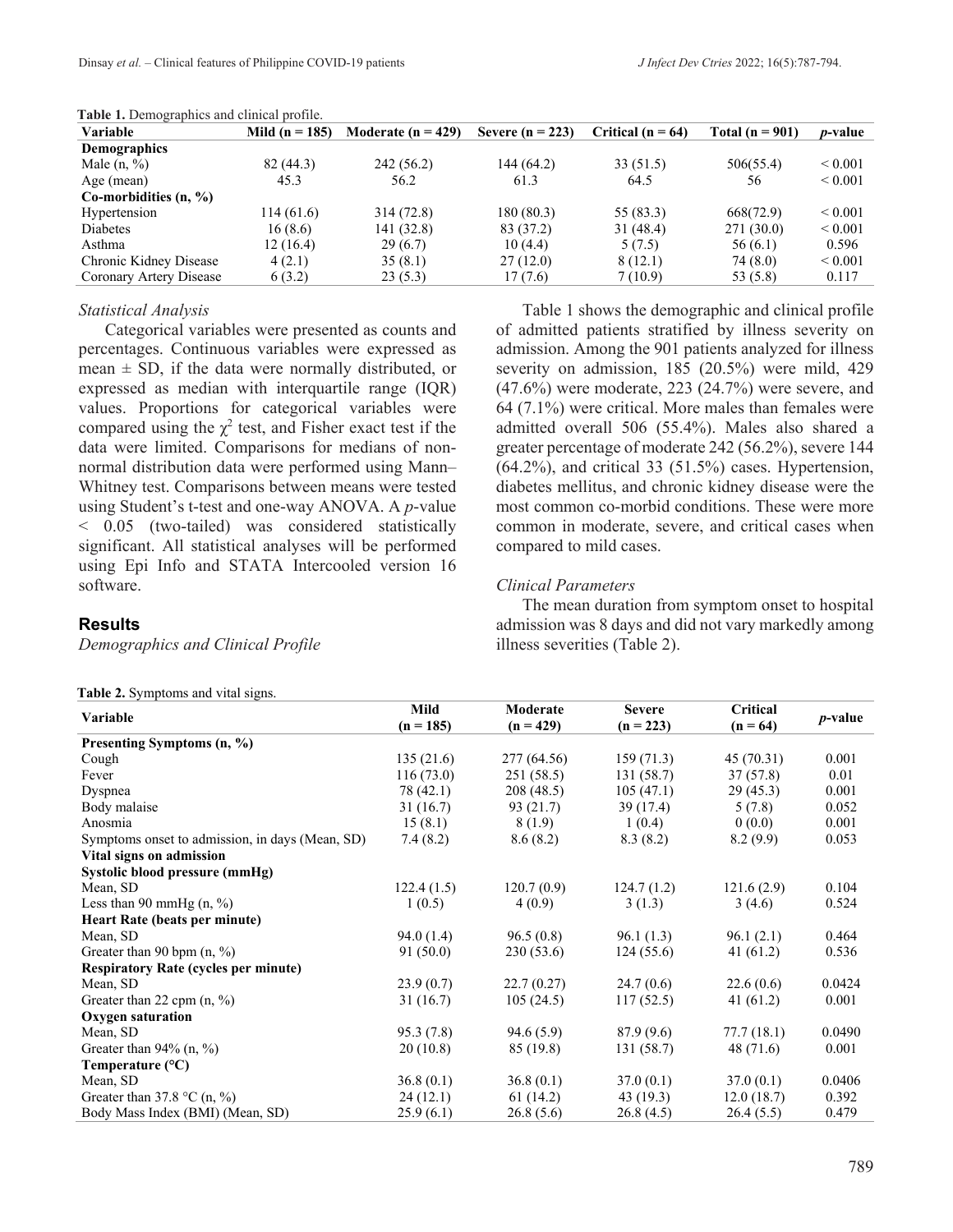#### **Table 3.** Selected laboratory parameters.

| <b>Laboratory Parameters</b>                        | <b>Normal Range</b> | Mild<br>$(n = 185)$ | Moderate<br>$(n = 429)$ | <b>Severe</b><br>$(n = 223)$ | Critical<br>$(n = 64)$ | <i>p</i> -value |
|-----------------------------------------------------|---------------------|---------------------|-------------------------|------------------------------|------------------------|-----------------|
| Hemogram (Mean, SD)                                 |                     |                     |                         |                              |                        |                 |
| White blood cells $(10^3/\text{uL})$                | $4.8 - 10.8$        | 8.5(5.6)            | 8.21(4.3)               | 9.6(4.9)                     | 15.7(11.8)             | 0.001           |
| Red Blood Cell Distribution Width<br>$(RDW)$ $(\%)$ | $11.0 - 16.0$       | 14.9(3.1)           | 14.8(2.1)               | 14.9(2.0)                    | 15.1(2.3)              | 0.823           |
| Platelets $(10^3/\text{uL})$                        | $130 - 400$         | 228.2 (120.7)       | 207.8 (85.7)            | 205.2(89.9)                  | 228.0(110.0)           | 0.089           |
| Neutrophils, relative differential<br>count $(\% )$ | $40 - 74$           | 68.3 (13.2)         | 70.8(13.1)              | 77.6(12.4)                   | 83.5(9.6)              | 0.001           |
| Lymphocytes, relative differential<br>count $(\% )$ | $19 - 48$           | 22.1(11.4)          | 19.4(10.3)              | 14.3(9.3)                    | 10.1(7.7)              | 0.001           |
| Absolute lymphocyte count (ALC)                     | $0.9 - 5.2$         | 1.61(0.8)           | 1.69(4.5)               | 1.78(5.3)                    | 1.25(0.8)              | 0.855           |
| <b>Inflammatory Markers</b>                         |                     |                     |                         |                              |                        |                 |
| Ferritin (ng/mL)                                    | $300 - 400$         |                     |                         |                              |                        |                 |
| Mean, SD                                            |                     | 1879.9 (358.8)      | 1974.9 (170.93)         | 1667.4 (173.9)               | 1736.9 (272.2)         | 0.168           |
| $> 150$ (n, %)                                      |                     | 103(55.6)           | 335 (78.0)              | 170(76.0)                    | 53 (82.0)              | 0.001           |
| Lactate Dehydrogenase (U/L)                         | $150 - 250$         |                     |                         |                              |                        |                 |
| Mean, SD                                            |                     | 401.1(31.14)        | 425.3 (14.9)            | 418.8(22.7)                  | 357.4 (22.3)           | 0.104           |
| $>$ 250 (n, %)                                      |                     | 69 (37.3)           | 258(60.1)               | 174(78.0)                    | 60 (93.8)              | 0.001           |
| C-Reactive Protein (CRP) (mg/L)                     | $0 - 5$             |                     |                         |                              |                        |                 |
| Mean, SD                                            |                     | 87.1 (9.8)          | 82.5(6.6)               | 77.1(9.5)                    | 68.4 (13.9)            | 0.765           |
| > 5(n, %)                                           |                     | 62(33.5)            | 249(58.0)               | 165(74.0)                    | 48 (75.0)              | 0.001           |
| Procalcitonin (ng/mL)                               | < 0.3               |                     |                         |                              |                        |                 |
| Mean, SD                                            |                     | 6.1(3.2)            | 2.5(0.8)                | 4.9(2.3)                     | 1.92(1.3)              | 0.411           |
| $> 0.3$ (n, %)                                      |                     | 24 (12.9)           | 86 (38.5)               | 97 (43.4)                    | 45(70.3)               | 0.001           |

**Table 4.** Chest radiographic and electrocardiographic findings.

| Chest radiograph findings $(n, %)$                             | $n = 172$ | $n = 412$ | $n = 213$ | $n = 57$   | <i>p</i> -value |
|----------------------------------------------------------------|-----------|-----------|-----------|------------|-----------------|
| Normal                                                         | 61(35.1)  | 33(7.9)   | 4(1.8)    | 1(1.6)     | ${}_{0.001}$    |
| Patchy at electasis, bronchial wall thickening, hyperinflation | 19(10.9)  | 23(5.5)   | 4(1.8)    | 1(1.6)     | 0.001           |
| Focal consolidation or pneumonia                               | 41(23.6)  | 115(27.5) | 35(16.0)  | 7(11.6)    | 0.01            |
| Multifocal consolidation or pneumonia                          | 32(18.3)  | 140(33.5) | 62(28.8)  | 17(28.3)   | 0.02            |
| Diffuse alveolar consolidation or pneumonia                    | 19(10.9)  | 101(24.2) | 108(50.2) | 31(51.7)   | ${}_{0.001}$    |
| 12-Lead electrocardiography (n, %)                             | $n = 78$  | $n = 216$ | $n = 109$ | $n = 39$   |                 |
| Normal ECG                                                     | 27(34.6)  | 66 (30.6) | 16(14.7)  | 5(12.8)    | 0.001           |
| Sinus tachycardia                                              | 14 (17.9) | 36(16.7)  | 32(29.4)  | 16(41.0)   | 0.050           |
| Sinus bradycardia                                              | 3(3.8)    | 7(3.2)    | 0.0(0.0)  | 0.0(0.0)   | 0.126           |
| Ischemia                                                       | 7(9.0)    | 17(7.9)   | 20(18.3)  | 13.0(33.3) | 0.003           |
| Arrhythmia                                                     | 5(6.4)    | 14(6.5)   | 5(4.6)    | 1.0(2.6)   | 0.597           |
| Atrial Fibrillation                                            | 4(5.1)    | 12(5.6)   | 3(2.8)    | 1(2.6)     | 0.533           |
| Ventricular chamber enlargement                                | 5(6.4)    | 12(5.6)   | 5(4.6)    | 3(7.7)     | 0.931           |
| Bundle branch blocks                                           | 8(10.3)   | 25(11.6)  | 15(13.8)  | 4(10.3)    | 0.823           |
| Premature Ventricular Contraction/Premature Atrial Contraction | 1(1.3)    | 7(3.2)    | 11(10.1)  | 6(15.4)    | 0.007           |
| Non-specific ST segment and T-wave changes                     | 17(21.8)  | 69 (31.9) | 30(27.5)  | 12(30.8)   | 0.541           |

#### **Table 5.** Complications and outcomes.

| Variable                                         | Mild<br>$(n = 185)$ | Moderate<br>$(n = 429)$ | <b>Severe</b><br>$(n = 223)$ | Critical<br>$(n = 64)$ | Total<br>$(n = 901)$ | <i>p</i> -value          |
|--------------------------------------------------|---------------------|-------------------------|------------------------------|------------------------|----------------------|--------------------------|
| Complication $(n, %)$                            |                     |                         |                              |                        |                      |                          |
| Acute respiratory distress syndrome (ARDS)       | 6(3.2)              | 22(5.1)                 | 39(17.5)                     | 31 (48.4)              | 98 (10.9)            | ${}_{0.001}$             |
| Acute kidney injury (AKI)                        | 7(3.8)              | 26(6.1)                 | 32(14.4)                     | 26(40.6)               | 91(10.1)             | ${}_{0.001}$             |
| Shock                                            | 3(1.6)              | 12(2.8)                 | 20(8.9)                      | 25(39.1)               | 60(6.6)              | ${}_{0.001}$             |
| Cardiac arrest                                   | 2(1.1)              | 11(2.56)                | 23(10.3)                     | 21(32.8)               | 57(6.3)              | ${}_{0.001}$             |
| Anemia                                           | 3(1.6)              | 13(3.0)                 | 8 (3.59)                     | 8(12.5)                | 32(3.6)              | ${}_{0.001}$             |
| Arrhythmia                                       | 1(0.5)              | 7(1.6)                  | 14(6.3)                      | 9(14.1)                | 31(3.4)              | ${}_{0.001}$             |
| Bacteremia                                       | 3(1.6)              | 8(1.9)                  | 8 (3.6)                      | 8(12.5)                | 27(3.0)              | ${}_{0.001}$             |
| Bleeding                                         | 1(0.5)              | 11(2.6)                 | 5(2.2)                       | 1(1.6)                 | 18(2.0)              | 0.41                     |
| Liver Injury                                     | 3(1.6)              | 6(1.4)                  | 6(2.7)                       | 1(1.6)                 | 16(1.8)              | 0.65                     |
| Pulmonary Embolism                               | 4(2.2)              | 3(0.6)                  | 3(1.4)                       | 5(7.8)                 | 15(1.7)              | ${}_{0.001}$             |
| Acute cerebrovascular disease infarct            | 1(0.5)              | 4(0.9)                  | 3(1.4)                       | 1(1.6)                 | 9(1.0)               | 0.84                     |
| Deep venous thrombosis                           | 1(0.5)              | 0(0)                    | 0(0)                         | 0(0)                   | 1(0.1)               | 0.27                     |
| Pancreatitis                                     | 1(0.5)              | 0(0)                    | 2(0.9)                       | 0(0)                   | 3(0.3)               | 0.24                     |
| Myocarditis                                      | 0(0)                | 1(0.2)                  | 0(0)                         | 0(0)                   | 1(0.1)               | $\overline{\phantom{a}}$ |
| Endocarditis                                     | 0(0)                | 0(0)                    | 0(0)                         | 0(0)                   | 0(0)                 |                          |
| Outcomes In-Hospital Mortality (n, %)            | 9(5.4)              | 35(8.1)                 | 54 (27.0)                    | 53 (82.8)              | 151 (18.2)           | ${}_{0.001}$             |
| Duration of admission, in days (Mean)            | 12.2                | 12.3                    | 12.5                         | 10.7                   | 12.2                 | 0.647                    |
| Illness severities on final disposition $(n, %)$ | 116(13.0)           | 217 (24.4)              | 346 (38.9)                   | 210 (23.6)             | 889                  |                          |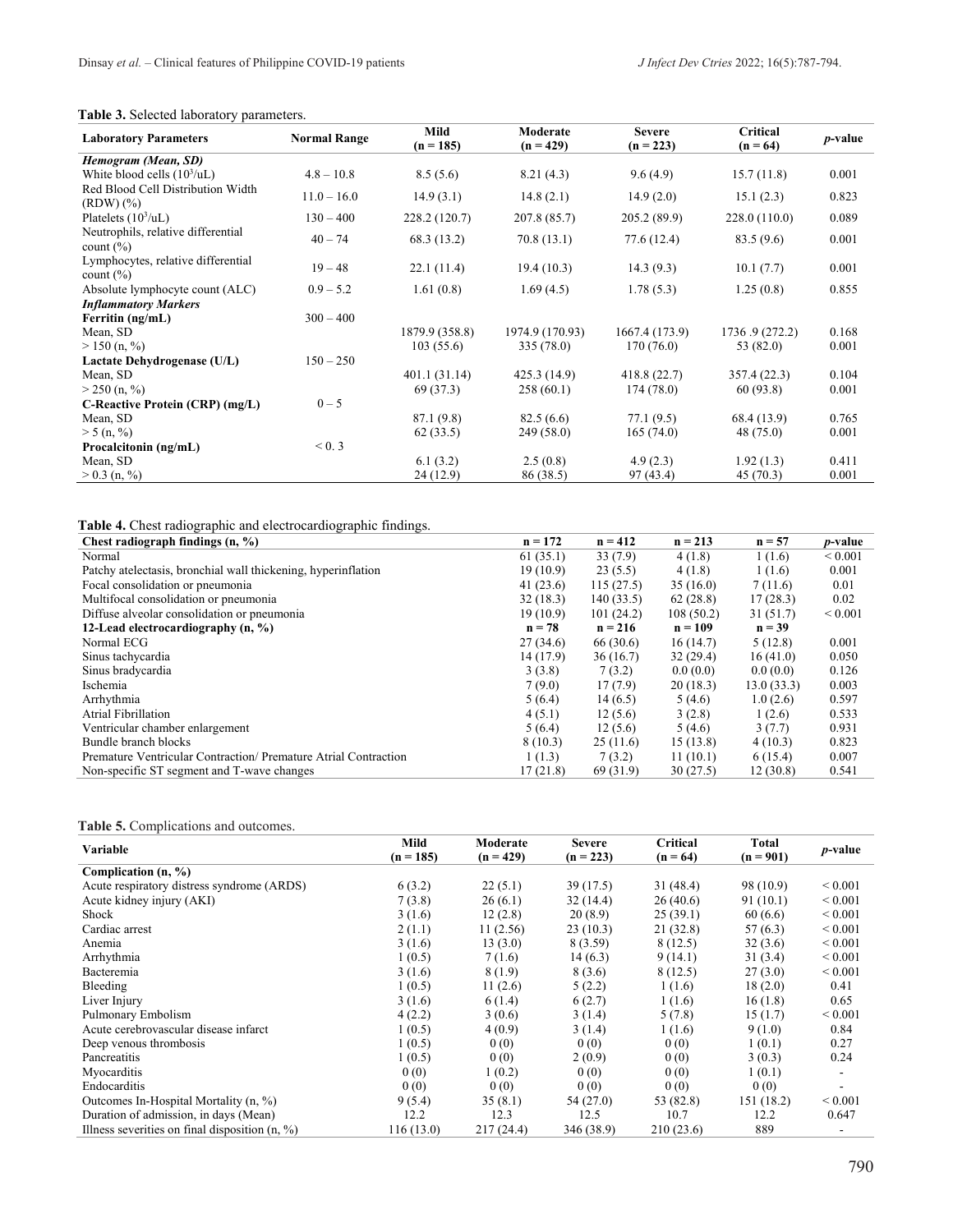Symptoms and vital signs on admission are shown in Table 2. Cough (70%), fever (60.6%), dyspnea  $(42.1\%)$ , and body malaise  $(47.1\%)$  were the most common symptoms reported. Cough was less frequent in mild cases (21.6% vs 64.56%, 71.3%, 70.31%). Hypotension with systolic blood pressure (SBP) less than 90 mmHg was rare. Severe and critical cases more commonly presented with tachypnea (> 22 cycles per minute) and oxygen saturation of less than 94%. Selected laboratory parameters, namely the hemogram and inflammatory markers, are shown in Table 3. The mean white blood cell count (WBC) and neutrophil differential count were higher in critical cases, 15.7 and 83.5%, as compared to other illness severities. The mean absolute lymphocyte count was comparably lower in critical cases at 1.25 but this was not statistically significant. In general, inflammatory markers were higher in moderate to critical cases when compared to mild cases, with values ranging from 95.0 to 212.0 for serum ferritin, 1.2 to 4.2 for serum procalcitonin, and 4.6 to 18.7 for serum C-reactive protein (CRP). The mean difference between serum lactate dehydrogenase (LDH) in mild to critical cases was 44.0. However, the number of patients presenting with inflammatory markers above the normal limit increased with higher illness severity. Table 4 shows chest radiographic and electrocardiographic findings in

**Figure 2.** Comparison between frequencies of illness severities on admission between the cohort of Zhang *et al.* 2020 across multiple hospitals in Zhejiang Province (light gray bars,  $n = 788$ ) [12], and Chong Hua Hospital cohort on admission (dark gray bars,  $n = 901$ ) and upon final disposition (black bars,  $n = 889$ ). Frequencies of documented illness severities are indicated as percentages (%) above each bar.



our patients. On admission chest radiography, greater lung involvement was present in moderate to critical cases as compared to mild cases, with mean differences in frequencies ranging from 8.7% to 14.7% for multifocal lung consolidation, and 13.3% to 38.2% for diffuse alveolar consolidation. Electrocardiographic (ECG) findings on admission were documented in only 442 patients. These showed ischemic changes, tachycardia, premature ventricular contractions (PVCs), and premature atrial contractions (PACs) to be more common in severe and critical cases. Likewise, normal ECG tracings were observed more frequently in mild and moderate cases.

Table 5 shows the complications and outcomes (inhospital mortality, duration of admission, and illness severity) of patients on final disposition. Primary outcome data were available for 827 of the 901 patients. Critical cases had an all-cause in-hospital mortality rate of 82.7%, followed by severe cases with 27.0%. Illness severities on final disposition (death or discharge) were obtained from 889 of the 901 patients since 12 patients had no documented illness severity on final disposition. A decrease in mild and moderate cases with a corresponding increase in severe and critical cases is noted on final disposition.

#### **Discussion**

#### *Demographics and Clinical Profile*

The majority of the patients admitted to our institution were moderate to critical cases, comprising 79.4% of the total admissions. A similar study was conducted by Zhang *et al.*, that assessed the differences in clinical characteristics between patients with varied illness severities in a cohort of 788 Chinese patients admitted between  $17<sup>th</sup>$  January and  $12<sup>th</sup>$  February 2020 to hospitals in the Zhejiang Province of China. Comparably more patients admitted to our institution were mild, severe, and critical cases, however, the most common severity group was moderate (Figure 2) [12]. The cohort of patients admitted to our institution was predominantly male (55.4%), with a mean age of 56.0 years, a similar trend observed in other meta-analyses [12,13]. In contrast, a meta-analysis by Li *et al.* reported a relatively younger mean age of 46.7 years. The majority of the patients (79.5%) in this meta-analysis were from the United States of America, followed by China, Italy, and South Korea [13]. A large Chinese study reported a median age of 47 [14]. However, in all studies, mean or median age increases with higher illness severities [12–15]. The increasing frequencies of male gender and age, and the prevalence of comorbidities such as hypertension, diabetes, and chronic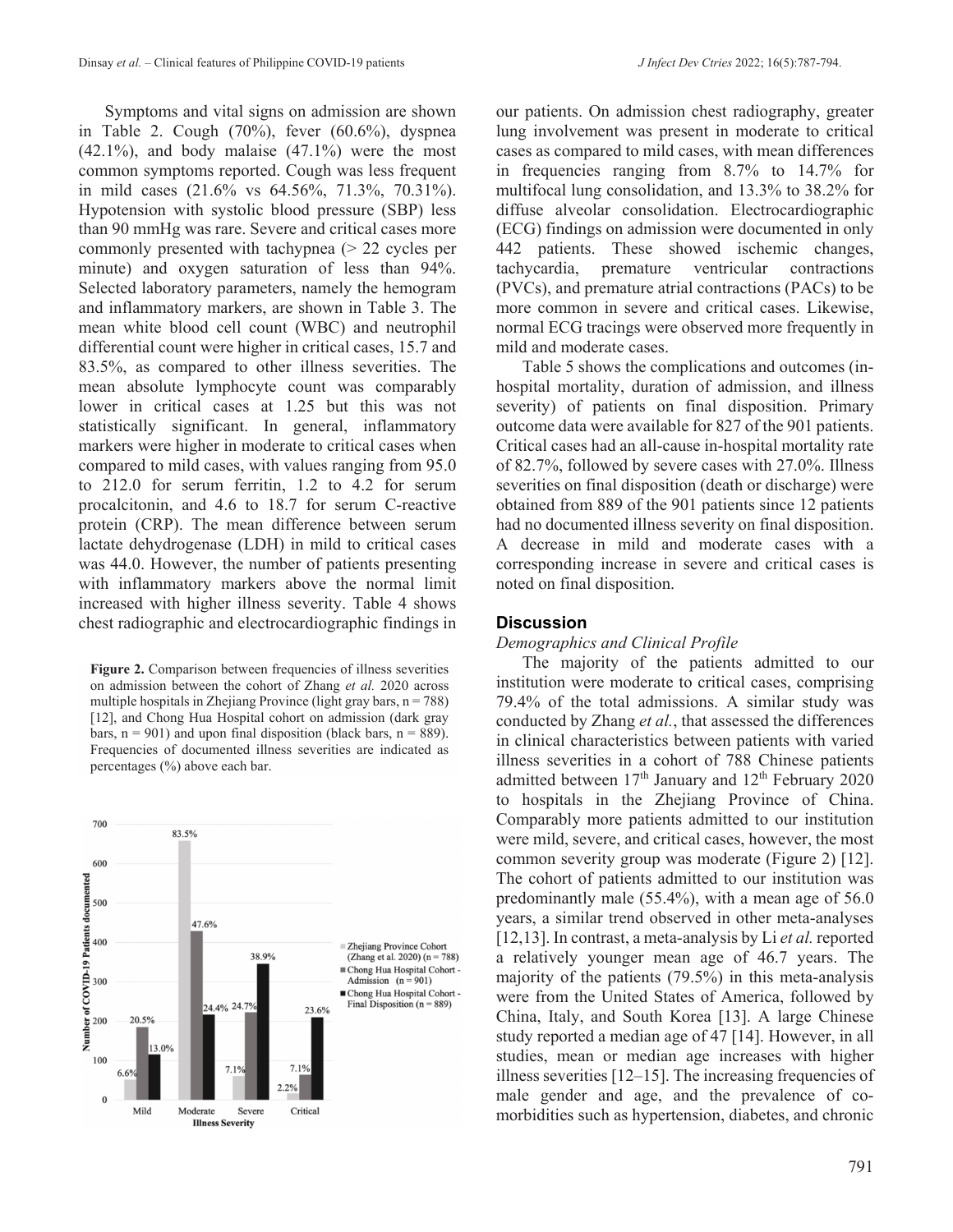disease as illness severity scaled upwards were also seen in other studies [12,14–16]. Our findings support existing evidence of male gender, advanced age, and co-morbidities as risk factors for more severe COVID-19 illness requiring admission. Body mass indices (BMI) were not statistically different across illness severities, a finding that contrasts the notion that elevated BMI is a risk factor for poorer composite outcomes [17]. This is in concordance with a study by Soria *et al.*, which showed no significant differences in BMI between COVID-19 patients who recovered and died [10].

## *Clinical Parameters*

The most common presenting symptoms were cough, fever, dyspnea, and body malaise. The incidence of cough was markedly lesser in mild cases. Expectedly, with increasing illness severity greater lung involvement was observed on chest radiography, with diffuse lung disease observed in half of the severe and critical cases on admission (Table 4). The incidence of hypoxemia on arterial blood gases and peripheral saturations also increased with worsening illness severities. In contrast to other studies, self-reported fever was more common among mild than more severe cases [12,16]. Documented fever upon admission was also not significantly different among illness severities. In severe and critical cases, tachypnea and hypoxemia by peripheral saturations were more frequent. As illness severity increased, more patients had elevated inflammatory markers and leukocytosis with a neutrophilic predominance and relative lymphopenia. This pattern has also been described in other studies [6,18,19]. No significant differences existed in platelet counts between illness severities. In contrast, a metaanalysis done by Lippi *et al.* found that platelet counts were lower in patients with more severe COVID-19 [20]. Severe and critical cases of COVID more often presented with abnormal ECG patterns, ischemic changes, PVCs, PACs, and sinus tachycardia on admission in our study. These findings have been observed in COVID-related myocarditis, defined as myocardial injury and inflammation in the absence of an ischemic cause, as described in literature [21]. A study done by Bergamaschi *et al.* found that ischemic alterations with primary ST-T segment and T-wave changes and signs of left ventricular hypertrophy on admitting ECGs were associated with a severe prognosis. The prevalence of abnormal ECGs was higher in severe COVID cases [22]. Additionally, a New York study found that right bundle branch blocks and localized T-wave inversions, and non-specific

repolarization abnormalities increased the odds of death in a 2-week follow-up period [21]. A systematic review cited sinus tachycardia as the most common abnormality in COVID patients while atrial fibrillation, non-specific ST-T segment and T-wave changes, and ventricular arrhythmias were associated with poorer outcomes [23]. These latter findings were not found to be significantly different among illness severities in our study.

## *Complications*

The most common complications occurring among admitted patients were acute respiratory distress syndrome (ARDS), acute kidney injury (AKI), shock of any cause, and cardiac arrest (Table 5). ARDS, AKI, and shock are also the most common complications listed in large studies and a meta-analysis done [14,15,24]. Cardiac complications had a frequency of 9.7%. in our population. In comparison, an international patient registry called CAPACITY-COVID looked into the role of cardiovascular disease in the COVID-19 and reported that 11.6% of its cohort had cardiac complications [25]. The registry also reported that pulmonary embolism occurred in 6.6% of patients. Our study reported a lesser frequency at 1.7% but, as with CAPACITY COVID, pulmonary embolism occurred mostly in critical cases. Some studies in China have noted higher frequencies of cardiac complications, with arrhythmias occurring in 16.7% of patients in one study and acute cardiac injury occurring in 44% of patients in another [26,27]. Notably, the frequencies of these complications and others listed (i.e., anemia, bacteremia, arrhythmia) increased significantly with higher illness severities, an observation seen in other studies, especially in patients that died [13–15].

### *Outcomes*

The overall mortality rate was 18.2%. This is comparable to the national study by Soria *et al.*, which reported a mortality rate of 18.5%. Pooled mortality rates reported by meta-analyses ranged from only 5 to 6% [13,15]. In a large study based in a New York hospital system, the mortality rate was reported at 21% [16]. 83.1% of deaths occurred during the months of June and July 2020, when the pandemic was at its peak in the region. The in-hospital mortality rates of mild, moderate, severe, and critical cases were 5.4%, 8.1%, 27.0%, and 80.3%, respectively. Severe and critical COVID-19 cases were predominant on final disposition, rising to 62.5% of the study population from 32.1% on admission, with a concomitant decrease in mild and moderate cases (Table 5). Hence,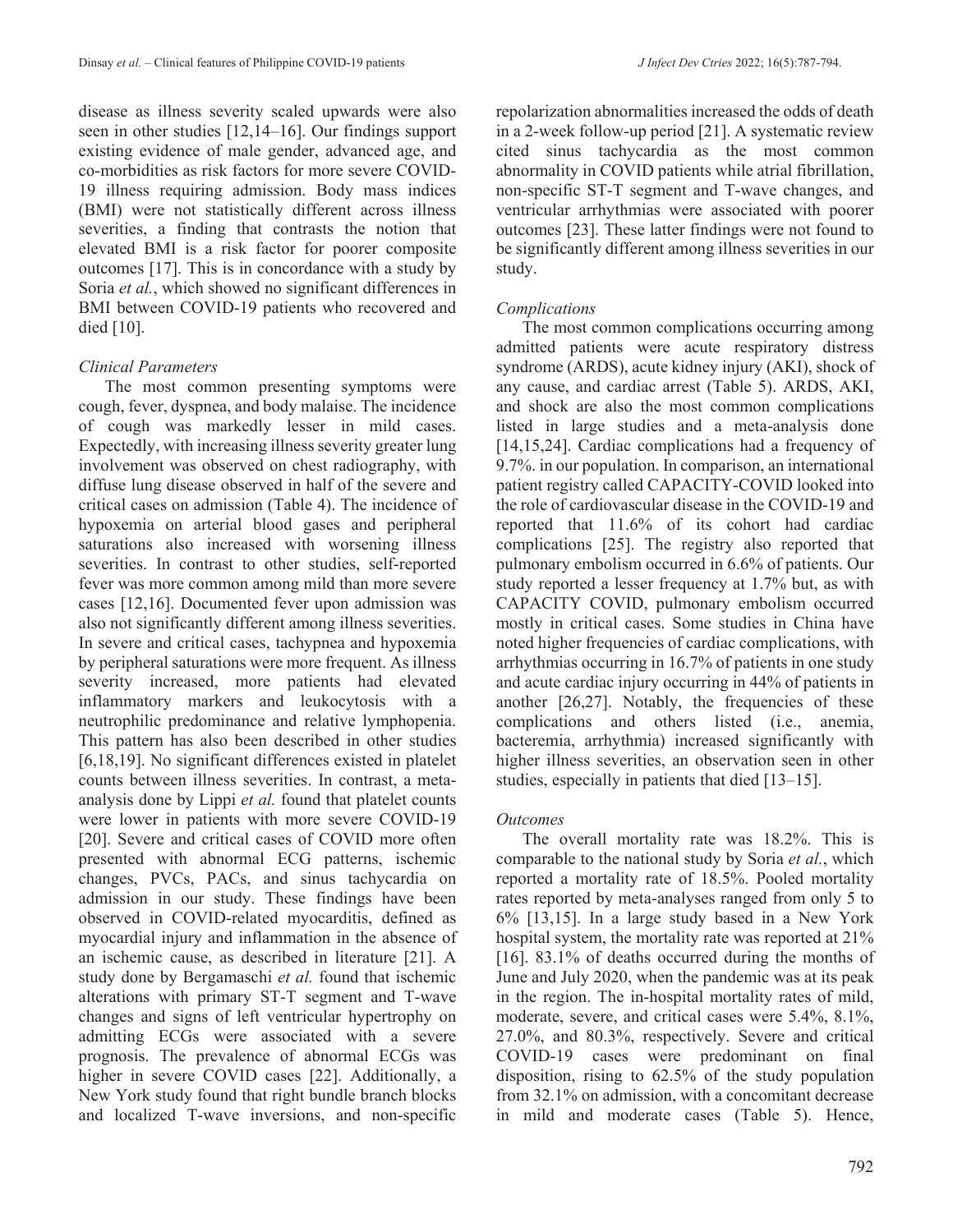progression in illness severity is evident in our study population. The lack of known evidence-based treatment modalities combined with the novelty of COVID-19 at this time may have been contributory to this observation and the high mortality rates in June and July 2021. There were no significant differences in duration of admission among varying illness severities.

#### *Study Limitations*

The retrospective nature of this study imposes several limitations. Firstly, the comprehensiveness of patient data, particularly exposure histories and symptoms, is affected by variability in chart documentation among medical personnel. Second, the generalizability of data is affected by admission bias since a majority of patients hail from the Visayas region. In addition, the examination of patient data collected upon admission provides a limited picture of COVID. The disease course was not included, which may provide a more comprehensive description of our study population.

#### **Conclusions**

This study showed that with worsening illness severity the frequencies of the following clinical observations on admission increased as well: older age (more than 50 years old), male gender, co-morbidities such as hypertension and diabetes mellitus, diffuse lung involvement, tachypnea, hypoxemia on peripheral oxygen saturations and ABG, increase in inflammatory markers, leukocytosis with relative neutrophilia and lymphopenia, and abnormal ECG patterns (particularly ischemic changes, PVCs, PACs, and sinus tachycardia). Complications occurred more frequently in patients admitted with worse illness severities, with ARDS, AKI, shock of any cause, and cardiac arrest being the most common. Mortality rates were highest in severe and critical cases. Hence, closer monitoring and appropriate management are warranted in these cases. Progression in illness severity was evident. Risk prediction models are needed for disease progression and poor outcomes.

#### **Acknowledgments**

The authors extend their gratitude to the Chong Hua Hospital Administration, Department of Health, Region 7 (Central Visayas) office, Al Queen U. Tinapay RN and Ana Kristine Anoba RN, the residents of the Department of Internal Medicine, and the fellows of the Sections of Cardiology, Endocrinology, Gastroenterology, and Pulmonology, for their support and collaborative efforts in the creation of the database from which this study derived its findings.

#### **Authors' Contributions**

All authors contributed to the conception and design of the work. DMG and CMT conducted the data collection process, with the set-up of the database and subsequent data analysis done. All authors participated in drafting, critical revision, and final approval of the version to be submitted for publication.

#### **References**

- 1. Department of Health Republic of the Philippines (2022) COVID-19 tracker. Available: https://doh.gov.ph/covid19tracker. Accessed 4 Jan 2022.
- 2. Philippine Society for Microbiology and Infectious Diseases, Philippine Rheumatology Association, Philippine College of Hematology and Transfusion Medicine, Philippine College of Chest Physicians, Philippine College of Physicians (2020) Interim guidelines on the clinical management of adult patients with suspected or confirmed COVID-19 infection, Version 3.1.
- 3. The RECOVERY Collaborative Group (2021) Dexamethasone in hospitalized patients with Covid-19. N Engl J Med 384: 693–704.
- 4. Lan SH, Lai CC, Huang HT, Chang SP, Lu LC, Hsueh PR (2020) Tocilizumab for severe COVID-19: A systematic review and meta-analysis. Int J Antimicrob Agents 56: 106103.
- 5. Singh AK, Singh A, Singh R, Misra A (2021) Molnupiravir in COVID-19: A systematic review of literature. Diabetes Metab Syndr 15: 102329.
- 6. Tjendra Y, Mana AFA, Espejo AP, Akgun Y, Millan NC, Gomez-Fernandez C, Cray C (2020) Predicting disease severity and outcome in COVID-19 patients. Arch Pathol Lab Med 144: 10.
- 7. Chen G, Wu D, Guo W, Cao Y, Huang D, Wang H, Wang T, Zhang X, Chen H, Yu H, Zhang X, Zhang M, Wu S, Song J, Chen T, Han M, Li S, Luo X, Zhao J, Ning Q (2020) Clinical and immunological features of severe and moderate coronavirus disease 2019. J Clin Investig 130: 2620–2629.
- 8. Lim ZJ, Subramaniam A, Ponnapa Reddy M, Blecher G, Kadam U, Afroz A, Billah B, Ashwin S, Kubicki M, Bilotta F, Curtis JR, Rubulotta F (2021) Case fatality rates for patients with COVID-19 requiring invasive mechanical ventilation: a meta-analysis. Am J Respir Crit Care Med 203: 54–66.
- 9. Li L, Huang T, Wang Y, Wang Z, Liang Y, Huang T, Zhang H, Sun W, Wang Y (2020) COVID‐19 patients' clinical characteristics, discharge rate, and fatality rate of meta‐ analysis. J Med Virol 92: 577–583.
- 10. Soria ML, Quiwa LQ, Calvario MK, Duya JE, Punongbayan RB, Ting FI (2021) The Philippine coronavirus disease 2019 (COVID-19) profile study clinical profile and factors associated with mortality of hospitalized patients. Phillipp J Intern Med 59: 37–58.
- 11. Taylor E, Haven K, Reed P, Bissielo A, Harvey D, McArthur C, Bringans C, Freundlich S, Ingram RJH, Perry D, Wilson F, Milne D, Modahl L, Huang QS, Gross D, Widdowson M-A, Grant CC (2015) A chest radiograph scoring system in patients with severe acute respiratory infection: a validation study. BMC Med Imaging 15: 61.
- 12. Zhang SY, Lian JS, Hu JH, Zhang XL, Lu YF, Cai H, Gu JQ, Ye C-Y, Jin CL, Yu GD, Jia HY, Zhang YM, Sheng JF, Li LJ, Yang YD (2020) Clinical characteristics of different subtypes and risk factors for the severity of illness in patients with COVID-19 in Zhejiang, China. Infect Dis Poverty 9: 85.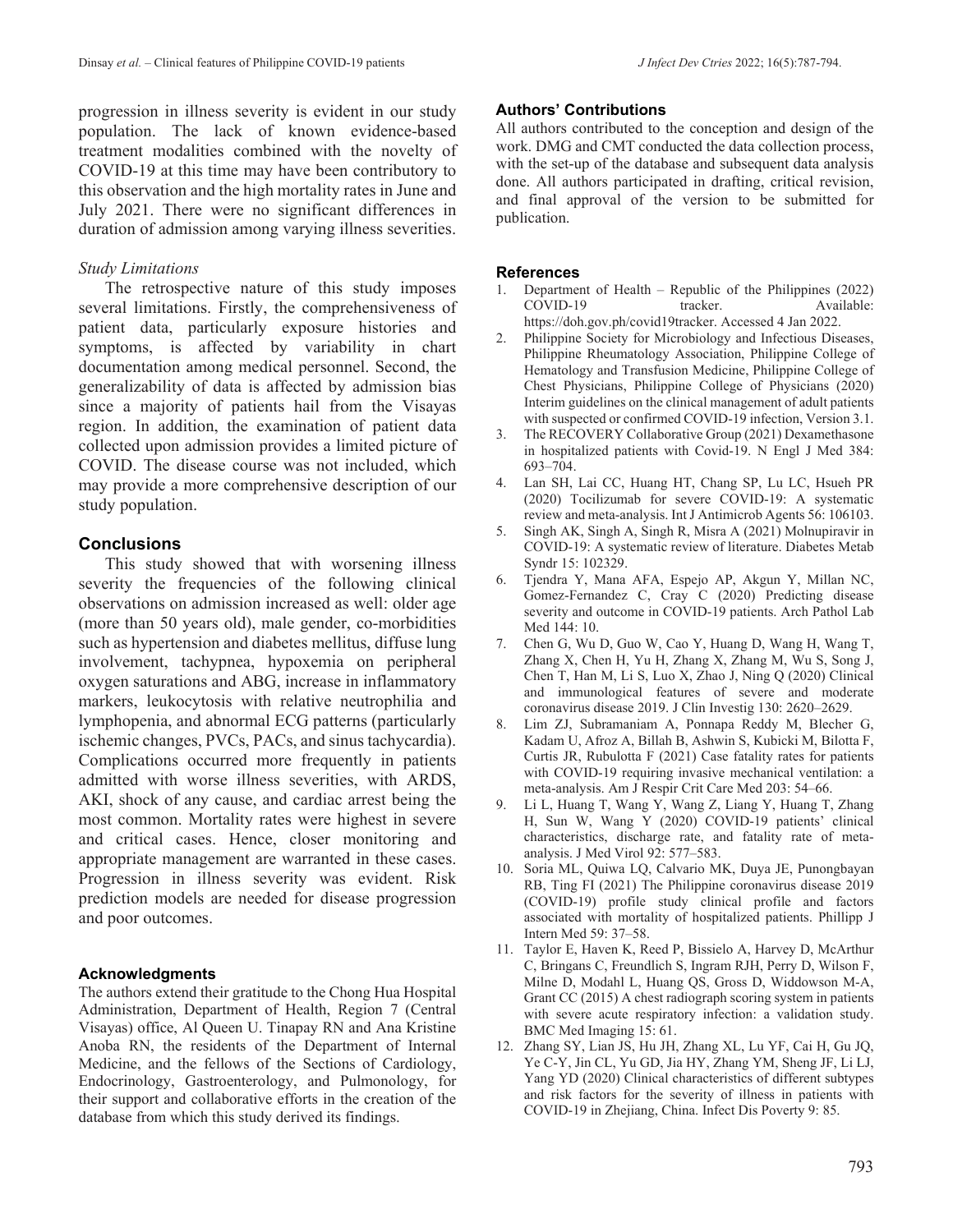- 13. Li J, Huang DQ, Zou B, Yang H, Hui WZ, Rui F, Yee NTS, Liu C, Nerurkar SN, Kai JCY, Teng MLP, Li X, Zeng H, Borghi JA, Henry L, Cheung R, Nguyen MH (2021) Epidemiology of COVID-19: A systematic review and metaanalysis of clinical characteristics, risk factors, and outcomes. J Med Virol 93: 1449–1458.
- 14. Guan W, Ni Z, Hu Y, Liang W, Ou C, He J, Liu L, Shan H, Lei C, Hui DSC, Du B, Li L, Zeng G, Yuen K-Y, Chen R, Tang C, Wang T, Chen P, Xiang J, Li S, Wang J, Liang Z, Peng Y, Wei L, Liu Y, Hu Y, Peng P, Wang J, Liu J, Chen Z, Li G, Zheng Z, Qiu S, Luo J, Ye C, Zhu S, Zhong N (2020) Clinical characteristics of coronavirus disease 2019 in China. N Engl J Med 382: 1708–1720.
- 15. Qiu P, Zhou YJ, Wang F, Wang HZ, Zhang M, Pan XF, Zhao Q, Liu J (2020) Clinical characteristics, laboratory outcome characteristics, comorbidities, and complications of related COVID-19 deceased: A systematic review and meta-analysis. Aging Clin Exp Res 32: 1869-1878.
- 16. Richardson S, Hirsch JS, Narasimhan M, Crawford JM, McGinn T, Davidson KW, and the Northwell COVID-19 Research Consortium, Barnaby DP, Becker LB, Chelico JD, Cohen SL, Cookingham J, Coppa K, Diefenbach MA, Dominello AJ, Duer-Hefele J, Falzon L, Gitlin J, Hajizadeh N, Harvin TG, Hirschwerk DA, Kim EJ, Kozel ZM, Marrast LM, Mogavero JN, Osorio GA, Qiu M, Zanos TP (2020) Presenting characteristics, comorbidities, and outcomes among 5700 patients hospitalized with COVID-19 in the New York City area. JAMA 323: 2052.
- 17. Soeroto AY, Soetedjo NN, Purwiga A, Santoso P, Kulsum ID, Suryadinata H, Ferdian F (2020) Effect of increased BMI and obesity on the outcome of COVID-19 adult patients: A systematic review and meta-analysis. Diabetes Metab Syndr 14: 1897-1904.
- 18. Ozbalak M, Besisik SK, Tor YB, Medetalibeyoglu A, Kose M, Aksoy E, Cagatay A, Erelel M, Gul A, Esen F, Yavuz SS, Alkac UI, Tukek (2021) Initial complete blood count score and predicting disease progression in COVID-19 patients. Am J Blood Res 11: 77-83.
- 19. de Oliveira MHS, Benoit S, Plebani M, Lippi G (2020) Hematologic, biochemical and immune biomarker abnormalities associated with severe illness and mortality in coronavirus disease 2019 (COVID-19): A meta-analysis. Clin Chem Lab Med 58: 1021–1028.
- 20. Lippi G, Plebani M, Henry BM (2020) Thrombocytopenia is associated with severe coronavirus disease 2019 (COVID-19) infections: A meta-analysis. Clin Chim Acta 506: 145–148.
- 21. Mccullough SA, Goyal P, Krishnan U, Choi JJ, Safford MM, Okin PM (2020) Electrocardiographic findings in coronavirus disease-19: insights on mortality and underlying myocardial processes. J Card Fail 26:626–632.
- 22. Bergamaschi L, D'Angelo EC, Paolisso P, Toniolo S, Fabrizio M, Angeli F, Donati F, Magnani I, Rinaldi A, Bartoli L, Chiti C, Biffi M, Pizzi C, Viale P, Galié N (2021) The value of ECG changes in risk stratification of COVID‐19 patients. Ann Noninvasive Electrocardiol 26: e12815.
- 23. Long B, Brady WJ, Bridwell RE, Ramzy M, Montrief T, Singh M, Gottlieb M (2021) Electrocardiographic manifestations of COVID-19. Am J Emerg Med 41: 96–103.
- 24. Chen N, Zhou M, Dong X, Qu J, Gong F, Han Y, Qiu Y, Wang J, Liu Y, Wei Y, Xia J, Yu T, Zhang X, Zhang L (2020) Epidemiological and clinical characteristics of 99 cases of 2019 novel coronavirus pneumonia in Wuhan, China: A descriptive study. Lancet 395: 507–513.
- 25. Linschoten M, Peters S, van Smeden M, Jewbali LS, Schaap J, Siebelink H-M, Smits PC, Tieleman RG, van der Harst P, van Gilst WH, Asselbergs FW (2020) Cardiac complications in patients hospitalized with COVID-19. Eur Heart J Acute Cardiovasc Care 9: 817–823.
- 26. Wang D, Hu B, Hu C, Zhu F, Liu X, Zhang J, Wang B, Xiang H, Cheng Z, Xiong Y, Zhao Y, Li Y, Wang X, Peng Z (2020) Clinical characteristics of 138 hospitalized patients with 2019 novel coronavirus–infected pneumonia in Wuhan, China. JAMA 323: 1061.
- 27. Chen T, Wu D, Chen H, Yan W, Yang D, Chen G, Ma K, Xu D, Yu H, Wang H, Wang T, Guo W, Chen J, Ding C, Zhang X, Huang J, Han M, Li S, Luo X, Zhao J, Ning Q (2020) Clinical characteristics of 113 deceased patients with coronavirus disease 2019: A retrospective study. BMJ 368: m1091.

#### **Corresponding author**

Mark Gavin C. Dinsay, MD Department of Internal Medicine Chong Hua Hospital, Don Mariano Cui St., Fuente Osmeña, Cebu **City** Tel: 255-8000 local 76459 E-mail: markdinsay6@gmail.com

**Conflict of interests:** No conflict of interests is declared.